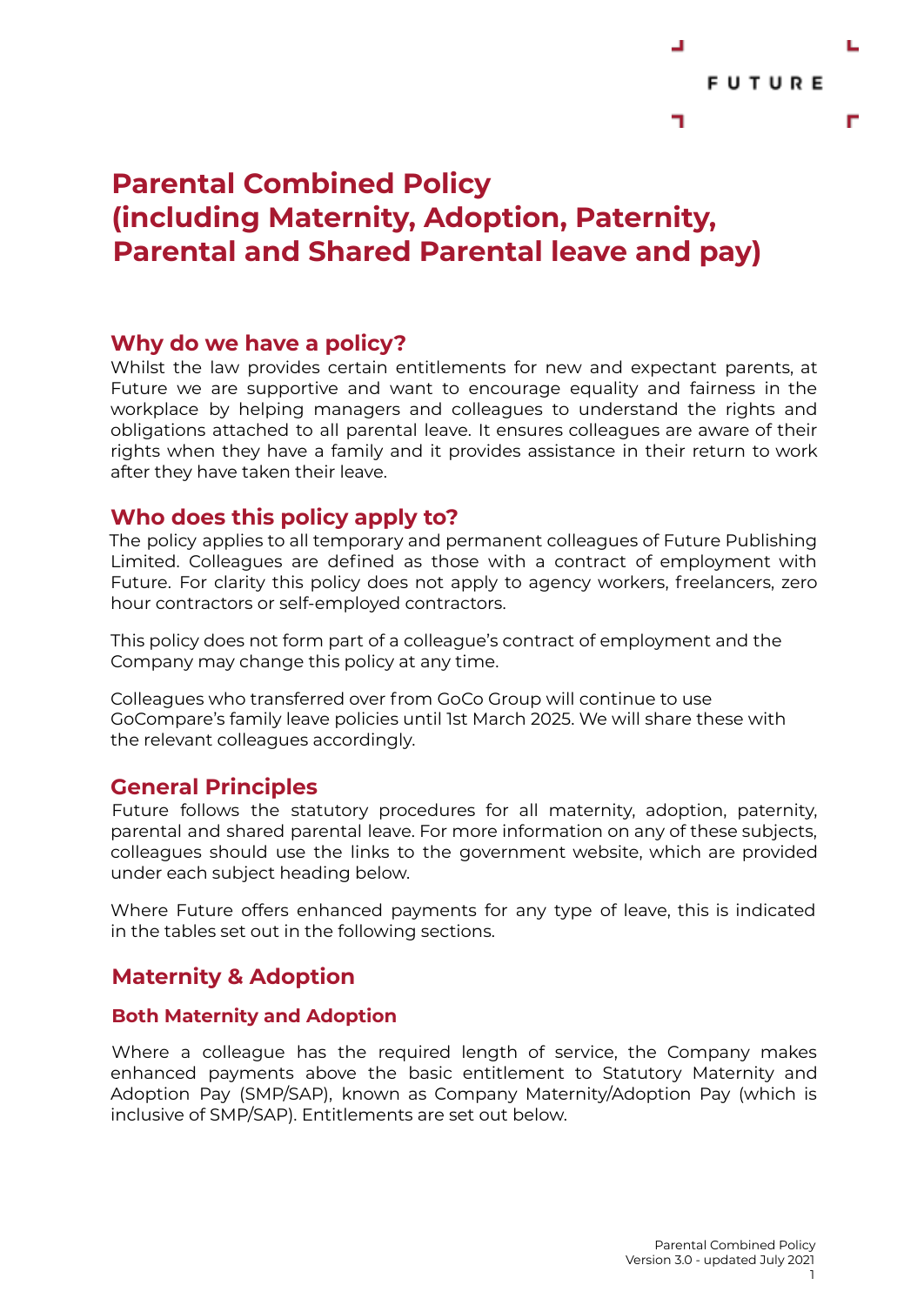**FUTURE** 

г

┙

┑

| <b>Length of time I have</b><br>worked at Future                                                                                                                                    | <b>What</b><br><b>Maternity/Adoption</b><br>Leave am I entitled to?                                                                                                                                                                  | <b>What</b><br><b>Maternity/Adoption pay</b><br>will I receive?                                                                                                                                                                                                                                                                                                     |
|-------------------------------------------------------------------------------------------------------------------------------------------------------------------------------------|--------------------------------------------------------------------------------------------------------------------------------------------------------------------------------------------------------------------------------------|---------------------------------------------------------------------------------------------------------------------------------------------------------------------------------------------------------------------------------------------------------------------------------------------------------------------------------------------------------------------|
| I have less than 26<br>weeks' service up to the<br>15th week before the<br>expected week of<br>childbirth or the 7 days<br>of being matched with a<br>child                         | An eligible colleague<br>may take up to 26<br>weeks' ordinary<br>maternity/adoption<br>leave followed by a<br>further 26 weeks of<br>additional maternity/<br>adoption leave, giving<br>an overall entitlement<br>of 52 weeks' leave | Any period of<br>$\bullet$<br>maternity leave<br>taken will be unpaid<br>Employees may<br>be entitled to<br>claim Maternity<br>Allowance ("MA")<br>from Jobcentre<br>Plus<br>The Company<br>$\bullet$<br>has no<br>responsibility for<br>the provision or<br>administration of<br>this benefit. MA<br>is usually paid at<br>the flat rate of<br>SMP for 39<br>weeks |
| I will have worked for 26<br>weeks (continuously) up<br>to the 15 <sup>th</sup> week before<br>the expected week of<br>childbirth or the 7 days<br>of being matched with a<br>child |                                                                                                                                                                                                                                      | 13 weeks'<br>$\bullet$<br>Company<br>Maternity/Adoptio<br>n Pay (at your full<br>weekly rate)<br>26 weeks'<br>$\bullet$<br>SMP/SAP rate<br>A further 13<br>$\bullet$<br>weeks' additional<br>maternity leave<br>unpaid (optional)                                                                                                                                   |

#### **Maternity and Adoption Leave - Entitlement to Pay**

SMP/SAP and Company Maternity/Adoption Pay will not be paid in certain circumstances, including the following:

- if the colleague is detained in legal custody;
- if the colleague is abroad, outside the European Community;

#### **Levels of Maternity Leave**

There are three tiers of Maternity Leave:

Compulsory Leave – for the first two weeks after birth, the colleague is not allowed to work. (NB: this is part of OML and in addition).

Ordinary Maternity Leave (OML) – 26 weeks' leave that the colleague is entitled to.

Additional Maternity Leave (AML) – an additional 26 weeks' leave that can be added onto the end of OML.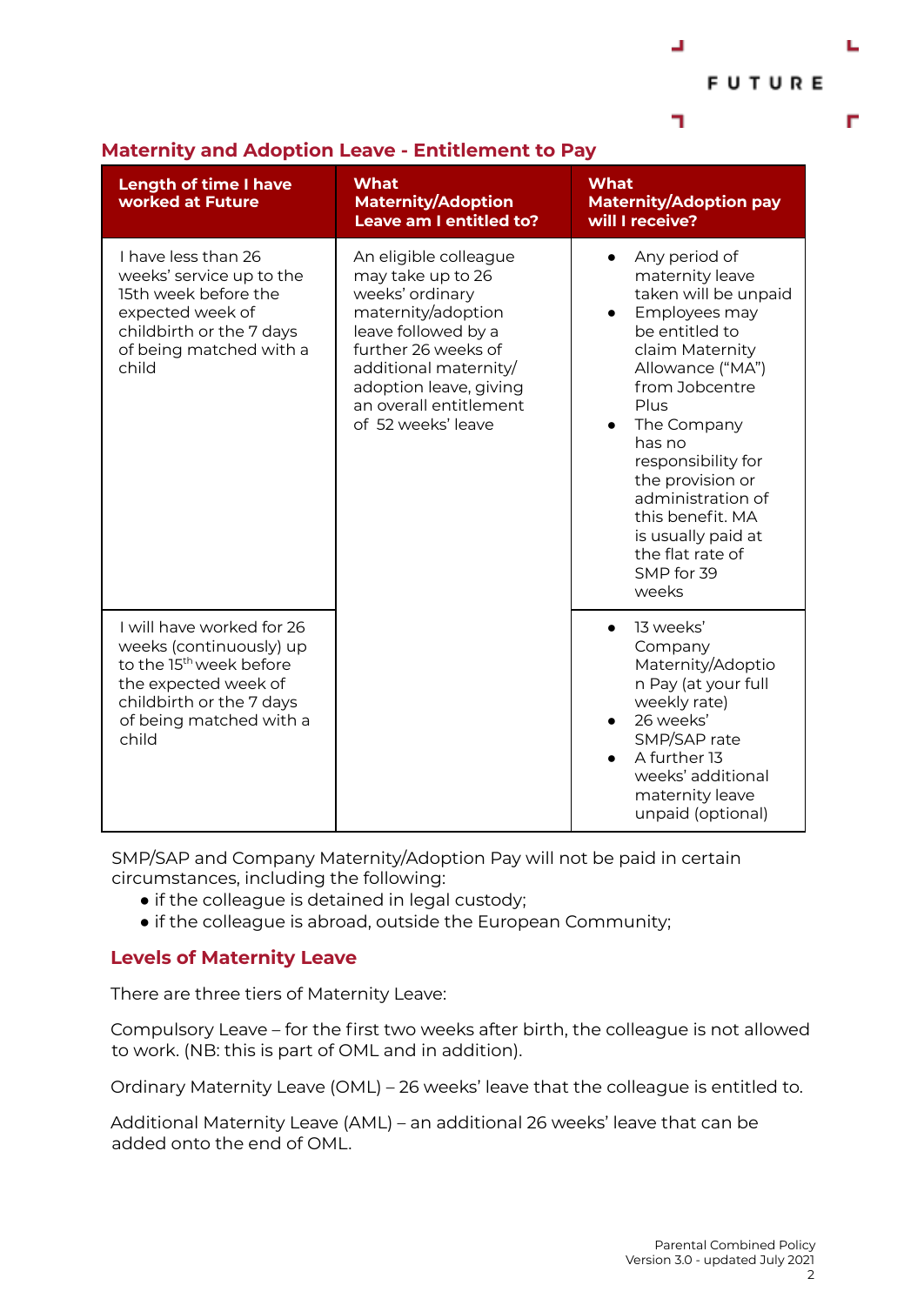

#### **Notice of maternity leave dates**

The colleague must provide a minimum 28 days' notice prior to any change in dates given (maternity leave start date / maternity leave end date) and not participate in any other business during periods of paid maternity/adoption leave.

#### **Pension, childcare vouchers, private medical insurance**

Provided the colleague is in the pension scheme prior to the start of their maternity or adoption leave, employer's pension contributions will continue during the 39 week paid period and are calculated as if the colleague was in receipt of their normal remuneration.

The colleague's normal pension contributions will also continue to be deducted from their pay during periods of Company enhanced pay, based on what the colleague is actually paid. However, pension contributions will not be deducted from statutory pay.

Provided that colleagues were already in the Childcare Voucher Scheme at the start of their maternity or adoption leave, they can continue to order childcare vouchers during their leave. Apart from the first 13 weeks, Future will pay for childcare vouchers on a colleague's behalf, averaged at the rate the colleague was ordering the vouchers over the 3 months prior to maternity/adoption leave commencing.

If the colleague is a member of Future's private healthcare scheme their cover will continue whilst they are on maternity/adoption leave. The cost of the premium will continue to be deducted from enhanced pay. However deductions will not be taken from statutory payments. Once colleagues have moved onto statutory pay or no pay, they must reimburse Future to cover their monthly premiums. Failure to provide payment will result in the colleague's cover ceasing.

Colleagues do have the option to cease cover whilst on maternity/adoption leave if they wish. This should be communicated to the People Team before beginning their maternity leave.

Colleagues can add children to their healthcare cover at an additional cost – this can be done within a month of child birth or at the annual scheme renewal date. Please speak to the People team to arrange this if you wish.

Whilst on maternity/adoption leave a colleague's car allowance will continue to be paid. If the colleague is entitled to a Company Car, they will retain the car throughout maternity/adoption leave.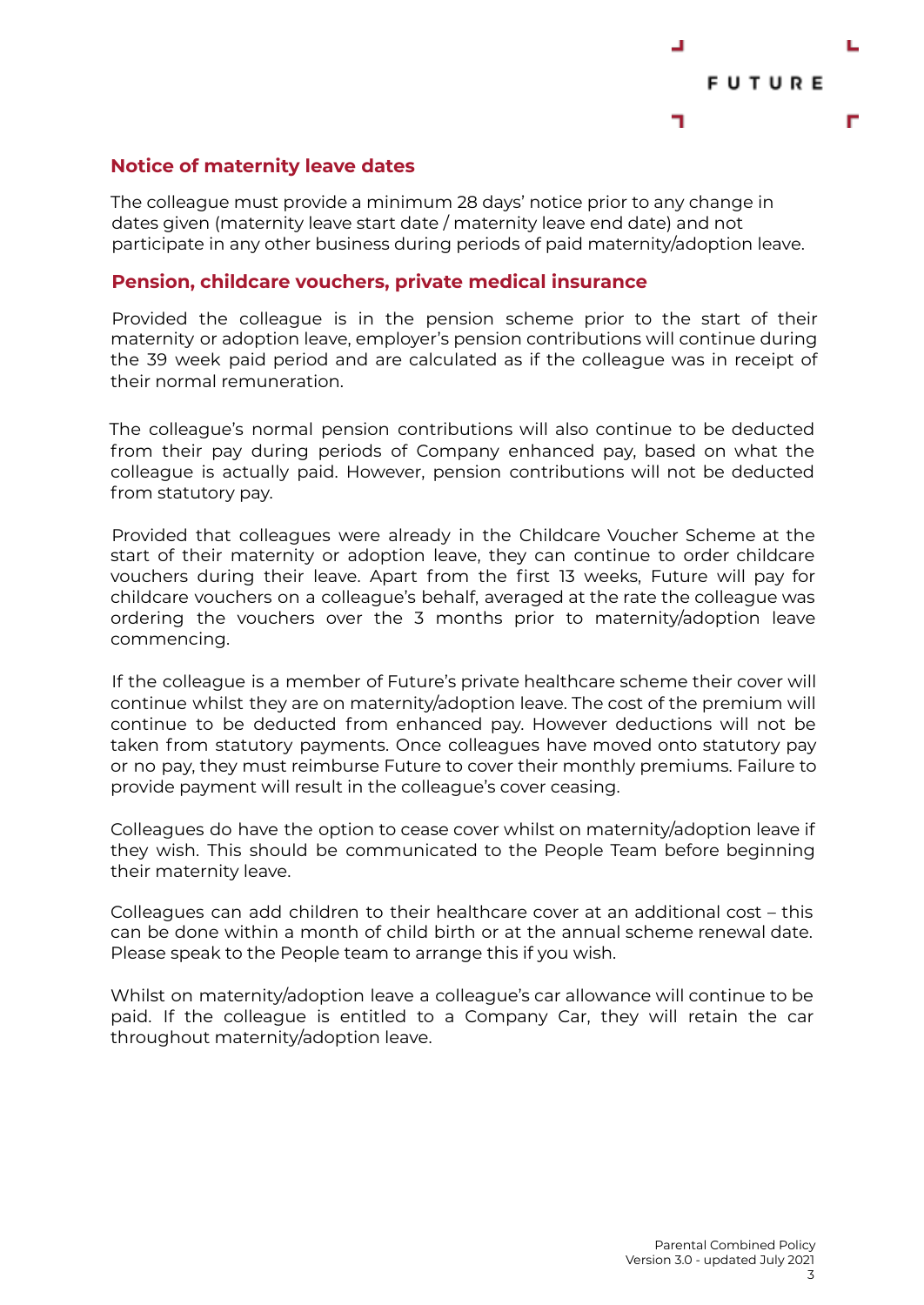

### **Keeping in Touch (KIT) days**

Colleagues can work up to ten days during their maternity or adoption leave. These are called 'keeping in touch days'. Keeping in touch days are optional - both for the colleague and Line Manager need to agree to them. Colleagues often use KIT days for attending team meetings, attending training courses etc.

The colleague does not have to come into work for a full day, it can be just a couple of hours in the office. Please note that a full KIT day will be deducted from the allowance, regardless of how long you actually worked.

If the colleague is only being paid Statutory Maternity Pay (SMP), or if a KIT day is worked during weeks 40-52 when the colleague is not getting paid, a day's pay for each KIT day worked will be processed (even if the colleague only works part of the day).

To arrange coming in for a KIT day, please discuss this with the line manager. Please then email the People team to confirm the date worked and we will process in the next available pay date.

#### **IVF/Fertility Treatment**

If the colleague is undertaking IVF or other fertility treatment, they will most likely need to attend regular appointments. The colleague does not need to use annual leave or make time up for these. Please just notify the line manager of the appointment times, and also log the absence on eDays.

# **Paternity Leave**

Where a colleague has the required length of service, the Company will make enhanced payments above the basic entitlement to Statutory Paternity Pay (SPP), known as Company Paternity Pay (which is inclusive of SPP).

| <b>Length of time I have</b><br>worked at Future | <b>What Paternity Leave</b><br>am I entitled to?                      | <b>What Paternity pay</b><br>will I receive?                                                              |
|--------------------------------------------------|-----------------------------------------------------------------------|-----------------------------------------------------------------------------------------------------------|
| I will have worked less<br>than 26 weeks         | The colleague will not<br>be entitled to take<br>paid Paternity Leave | Time off will be unpaid<br>- please seek further<br>guidance from the<br>Department of Work<br>& Pensions |
| I will have worked for<br>26 weeks               | 10 days' Paternity Leave                                              | 10 days full pay (inclusive<br>of statutory paternity<br>pay)                                             |

### **Paternity Leave - Entitlement to Pay**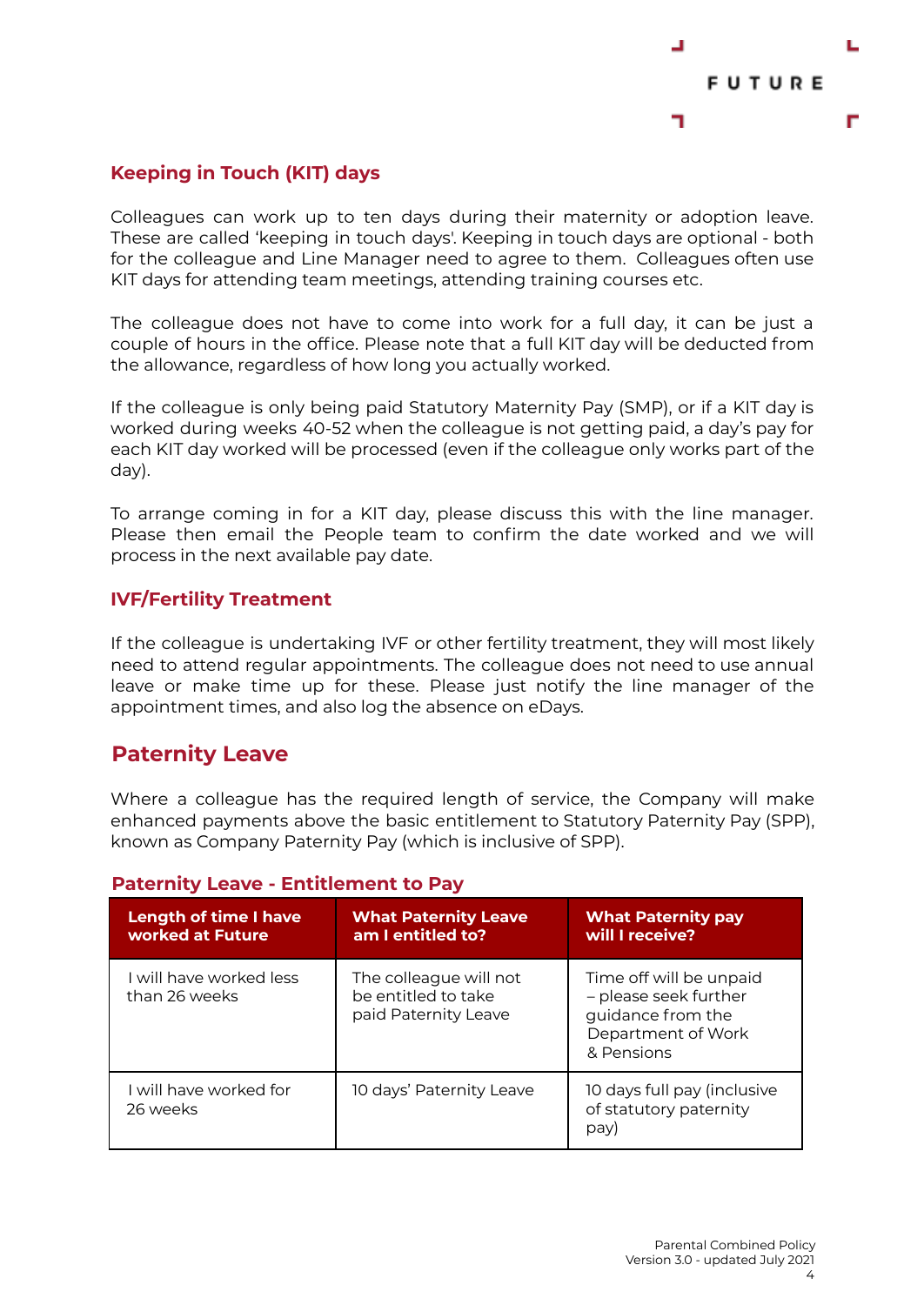

# **Shared Parental**

Shared Parental Leave (SPL) is a form of leave available to working parents following the birth or adoption of a child. It gives the colleague and their partner more flexibility in how to share the care of the child in the first year after birth than simply taking maternity and paternity leave. Shared Parental Leave is paid using the statutory guidelines.

Shared Parental Leave allows parents to take up to 50 weeks' leave in total on the birth or placement of a child. If both the colleague and their partner are eligible, they can choose how to split the leave. This leave can be taken at the same time or at different times and the colleague has the option to take it in more than one block where possible.

The colleague is entitled to Shared Parental Leave in relation to the birth of a child if:

- The colleague is the child's mother, and share the main responsibility for the care of the child with the child's father or partner
- The colleague is the child's father and share the main responsibility for the care of the child with the child's mother
- The colleague is the mother's partner and share the main responsibility for the care of the child with the mother (where the child's father does not share the main responsibility with the mother)

The total amount of Shared Parental Leave available is 52 weeks, less the weeks spent by the child's mother on maternity leave (or the weeks the mother has received SMP or MA if she's not entitled to maternity leave).

If the colleague is the child's mother, they can't start SPL until after the compulsory maternity leave period which lasts until two weeks after birth.

If the colleague is the child's father or the mother's partner, they should use the two weeks' ordinary paternity leave before taking SPL. Once Shared Parental Leave has started, they'll lose any untaken paternity leave entitlement as SPL entitlement is additional to paternity leave entitlement.

# **Parental Leave**

Parental leave is a statutory provision allowing parents to take unpaid leave at a point in time which they require. The colleague is entitled to 18 weeks' leave for each child and adopted child, up to their 18th birthday. The limit on how much parental leave each parent can take in a year is 4 weeks for each child (unless the employer agrees otherwise).

Parental leave must be taken as whole weeks (e.g. 1 week or 2 weeks) rather than individual days, unless the employer agrees otherwise or if the colleague's child is disabled. This leave does not need to be taken all at once. A 'week' equals the length of time an employee normally works over 7 days.